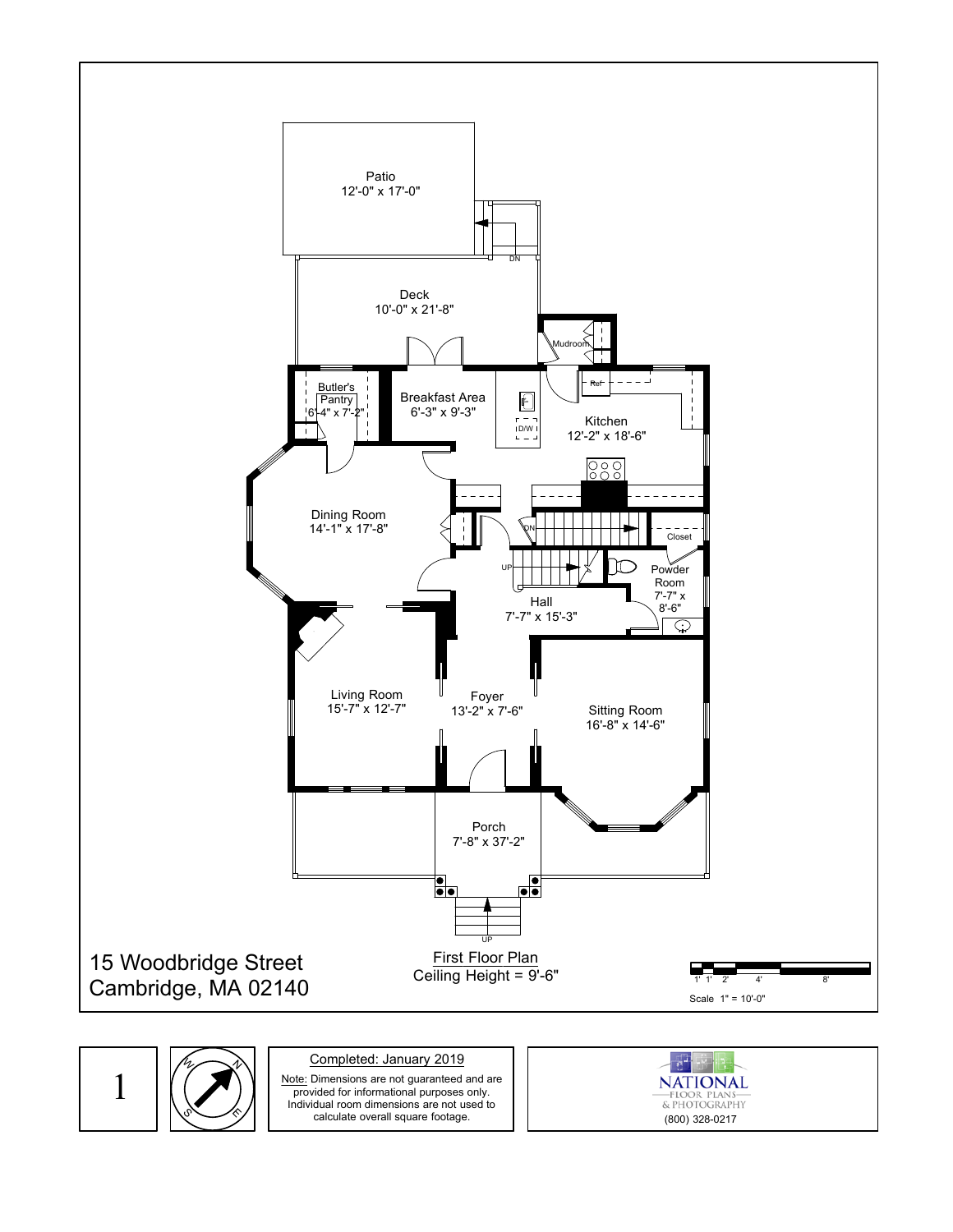

N  $\mathcal{U}_\mathcal{L}$ 

 $\hat{\gamma}$ 

S,

Completed: January 2019

 $2 \mid (\bigcirc$   $)$   $\mid$   $\frac{\text{Note: Dimensions are not guaranteed and are provided for informational purposes only.}$ provided for informational purposes only. Individual room dimensions are not used to calculate overall square footage.

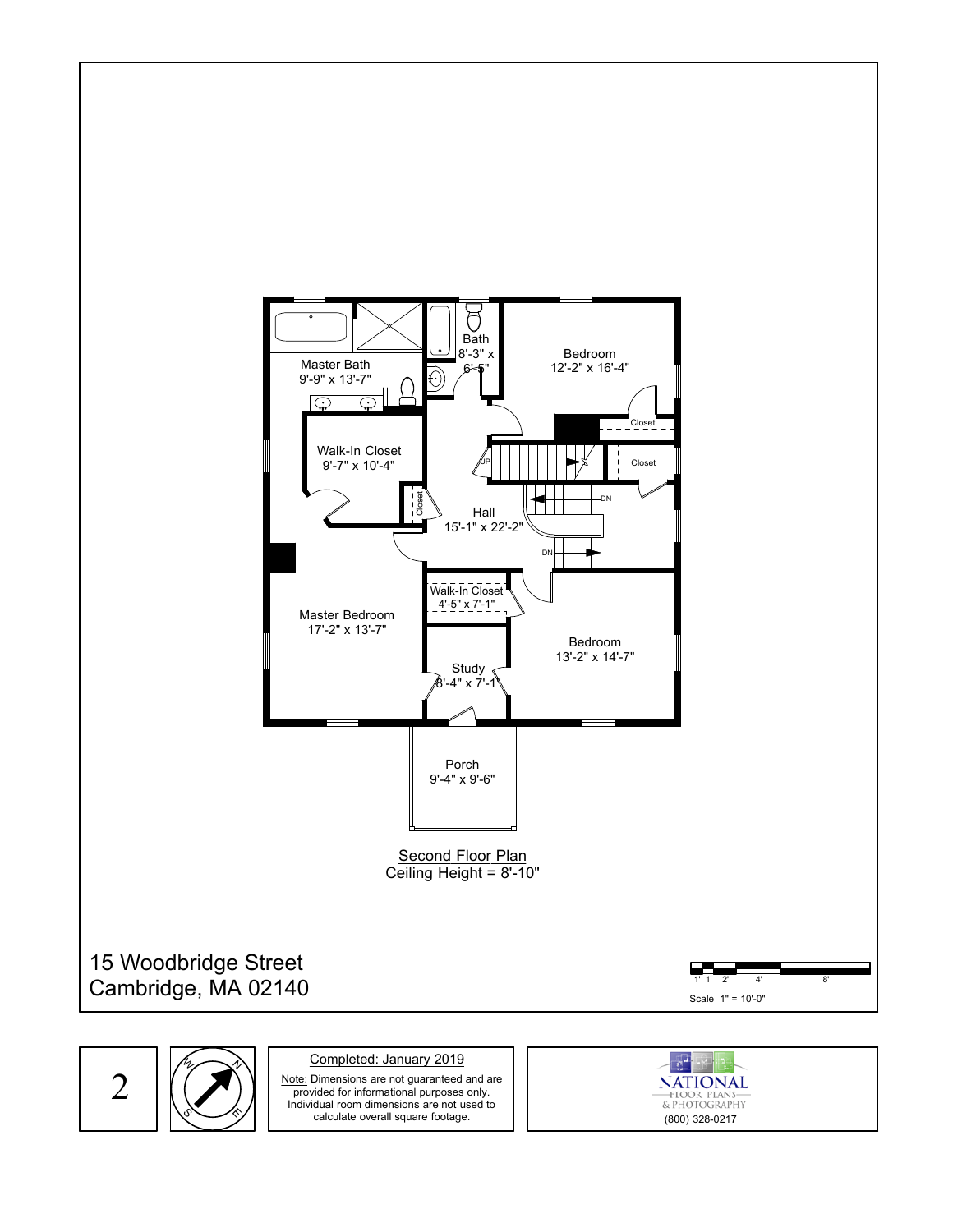

S,  $\mathcal{U}_\mathcal{L}$ 

N

 $\hat{\gamma}$ 

Completed: January 2019

 $3 \mid (\sim) \mid \frac{\text{Note: Dimensions are not guaranteed and are provided for informational purposes only.}}{\text{provided for informational purposes only.}}$ provided for informational purposes only. Individual room dimensions are not used to calculate overall square footage.